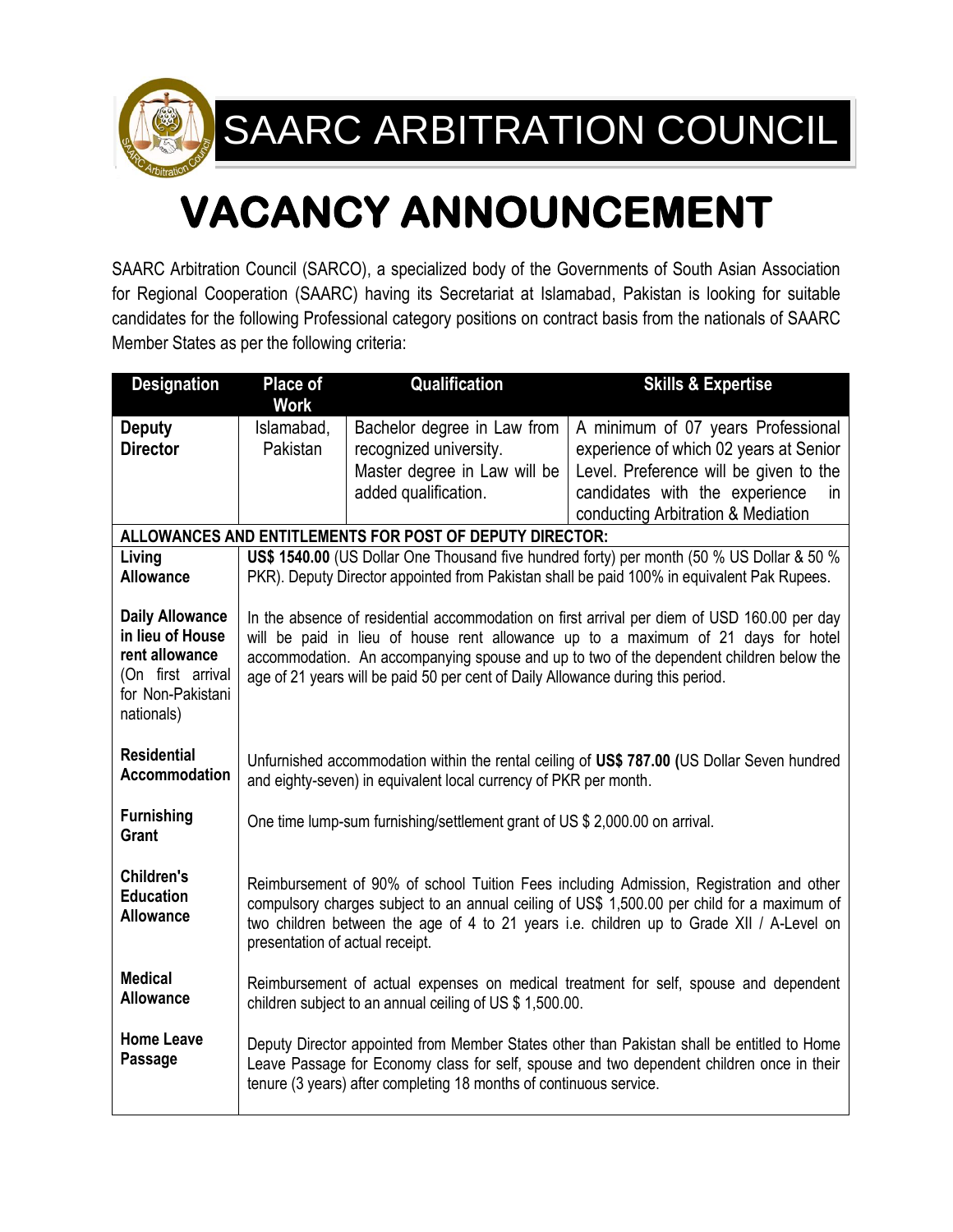| <b>Emergency</b><br>Passage                                                                                          | Deputy Director appointed from Member States other than Pakistan shall be entitled to<br>emergency passage once in his/her entire term, in case of death of an immediate<br>family member (spouse, parents, children and spouse's parents) of the official.                                                                                                    |                                                                                                                       |                                                                                                                                                                                                                        |  |
|----------------------------------------------------------------------------------------------------------------------|----------------------------------------------------------------------------------------------------------------------------------------------------------------------------------------------------------------------------------------------------------------------------------------------------------------------------------------------------------------|-----------------------------------------------------------------------------------------------------------------------|------------------------------------------------------------------------------------------------------------------------------------------------------------------------------------------------------------------------|--|
| <b>Telephone</b>                                                                                                     | Deputy Director shall be entitled to use telephone at his/her residence, up to USD 20<br>per month.                                                                                                                                                                                                                                                            |                                                                                                                       |                                                                                                                                                                                                                        |  |
| <b>Designation</b>                                                                                                   | Place of<br><b>Work</b>                                                                                                                                                                                                                                                                                                                                        | <b>Qualification</b>                                                                                                  | <b>Skills &amp; Expertise</b>                                                                                                                                                                                          |  |
| <b>Assistant</b><br>Director (Law)                                                                                   | Islamabad,<br>Pakistan                                                                                                                                                                                                                                                                                                                                         | Bachelor Degree in Law from<br>university.<br>recognized<br>a<br>Master degree in Law will be<br>added qualification. | A minimum of 05 years Professional<br>experience. Preference will be given to<br>candidates<br>the<br>with<br>first-hand<br>experience regarding Arbitration and<br>Conciliation proceedings and Arbitral<br>Tribunal. |  |
| ALLOWANCES AND ENTITLEMENTS FOR POST OFASSISTANT DIRECTOR (LAW):                                                     |                                                                                                                                                                                                                                                                                                                                                                |                                                                                                                       |                                                                                                                                                                                                                        |  |
| Living<br><b>Allowance</b>                                                                                           | US\$ 1253.00 (US Dollar One Thousand two hundred and fifty tree) per month (50 % US Dollar<br>& 50 % PKR). Assistant Director (Law) appointed from Pakistan shall be paid 100% in<br>equivalent Pak Rupees.                                                                                                                                                    |                                                                                                                       |                                                                                                                                                                                                                        |  |
| <b>Daily Allowance</b><br>in lieu of House<br>rent allowance<br>(On first arrival<br>for Non-Pakistani<br>nationals) | In the absence of residential accommodation on first arrival per diem of USD 160.00 per day<br>will be paid in lieu of house rent allowance up to a maximum of 21 days for hotel<br>accommodation. An accompanying spouse and up to two of the dependent children below the<br>age of 21 years will be paid 50 per cent of Daily Allowance during this period. |                                                                                                                       |                                                                                                                                                                                                                        |  |
| <b>Residential</b><br><b>Accommodation</b>                                                                           | Unfurnished accommodation within the rental ceiling of US\$ 708.00 (US Dollar Seven and<br>eight) in equivalent local currency of PKR per month                                                                                                                                                                                                                |                                                                                                                       |                                                                                                                                                                                                                        |  |
| <b>Furnishing</b><br><b>Grant</b>                                                                                    | One time lump-sum furnishing/settlement grant of US \$ 2,000.00 on arrival.                                                                                                                                                                                                                                                                                    |                                                                                                                       |                                                                                                                                                                                                                        |  |
| <b>Children's</b><br><b>Education</b><br><b>Allowance</b>                                                            | Reimbursement of 90% of school Tuition Fees including Admission, Registration and other<br>compulsory charges subject to an annual ceiling of US\$ 1,500.00 per child for a maximum of<br>two children between the age of 4 to 21 years i.e. children up to Grade XII / A-Level on<br>presentation of actual receipt.                                          |                                                                                                                       |                                                                                                                                                                                                                        |  |
| <b>Medical</b><br><b>Allowance</b>                                                                                   | Reimbursement of actual expenses on medical treatment for self, spouse and dependent<br>children subject to an annual ceiling of US \$1,500.00.                                                                                                                                                                                                                |                                                                                                                       |                                                                                                                                                                                                                        |  |
| <b>Home Leave</b><br>Passage                                                                                         | Assistant Director (Law) appointed from Member States other than Pakistan shall be entitled to<br>Home Leave Passage for Economy class for self, spouse and two dependent children once in<br>their tenure (3 years) after completing 18 months of continuous service.                                                                                         |                                                                                                                       |                                                                                                                                                                                                                        |  |
| <b>Emergency</b><br>Passage                                                                                          | Assistant Director (Law) appointed from Member States other than Pakistan shall be<br>entitled to emergency passage once in his/her entire term, in case of death of an<br>immediate family member (spouse, parents, children and spouse's parents) of the<br>official.                                                                                        |                                                                                                                       |                                                                                                                                                                                                                        |  |
| <b>Telephone</b>                                                                                                     |                                                                                                                                                                                                                                                                                                                                                                |                                                                                                                       |                                                                                                                                                                                                                        |  |
|                                                                                                                      | Assistant Director (Law) shall be entitled to use telephone at his/her residence, up to<br>USD 20 per month.                                                                                                                                                                                                                                                   |                                                                                                                       |                                                                                                                                                                                                                        |  |